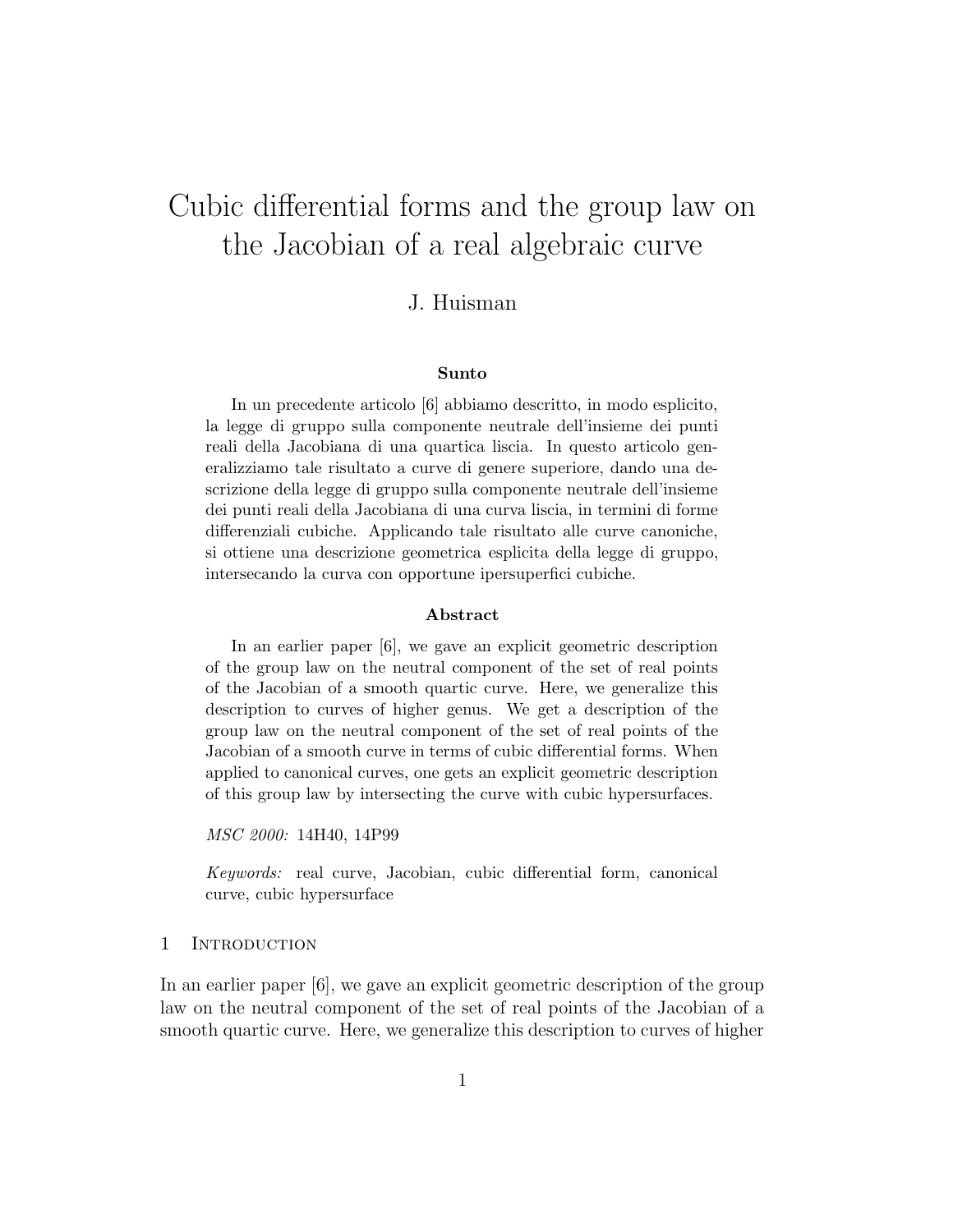genus. We get a description of the group law on the neutral component of the set of real points of the Jacobian of a smooth curve in terms of cubic differential forms (Theorem 3.2). When applied to canonical curves, one gets an explicit geometric description of this group law by intersecting the curve with cubic hypersurfaces (Corollary 4.1).

The paper is organized as follows. In Section 2, we will be more precise on the object of the paper. In Section 3, we state and prove the result on the geometric description of the neutral component of the Jacobian. In Section 4, we apply the preceding result to canonical curves. In Section 5, we compare the present description of the neutral component of the Jacobian with previous descriptions.

Acknowledgement. I am grateful to Michele Lattarulo for the translation of the abstract in Italian.

#### 2 THE OBJECT

Let C be smooth proper geometrically integral real algebraic curve. Let  $q$  be its genus. We assume that  $g \geq 3$ . A connected component of the set  $C(\mathbb{R})$ of real points of C is called a *real branch* of C. By Harnack's Inequality [3], the number of real branches of C is less than or equal to  $g + 1$ . We assume throughout the paper that  $C$  has at least  $g$  real branches. Choose, once and for all, g mutually distinct real branches  $B_1, \ldots, B_g$  of C and put

$$
B=B_1\times\cdots\times B_g.
$$

The Jacobian Jac $(C)$  of C is a real Abelian variety of dimension q. Its set of real points  $Jac(C)(\mathbb{R})$  is a compact commutative real Lie group. We denote by  $\text{Jac}(C)(\mathbb{R})^0$  the connected component of  $\text{Jac}(C)(\mathbb{R})$  that contains 0. Let  $O \in B$  be a base point. Define a map

$$
\tau_O\colon B\longrightarrow \operatorname{Jac}(C)(\mathbb{R})
$$

by

$$
\tau_O(P) = \operatorname{cl}(\sum_{i=1}^g (P_i - O_i)),
$$

for all  $P \in B$ , where cl denotes the class of a divisor. Since  $\tau_O(O) = 0$ and since B is connected,  $\tau_O$  maps B into  $Jac(C)(\mathbb{R})^0$ . Applying the general result of [5] to the present situation, one has the following statement.

**Theorem 2.1.** The map  $\tau_O: B \to \text{Jac}(C)(\mathbb{R})^0$  is a bijection.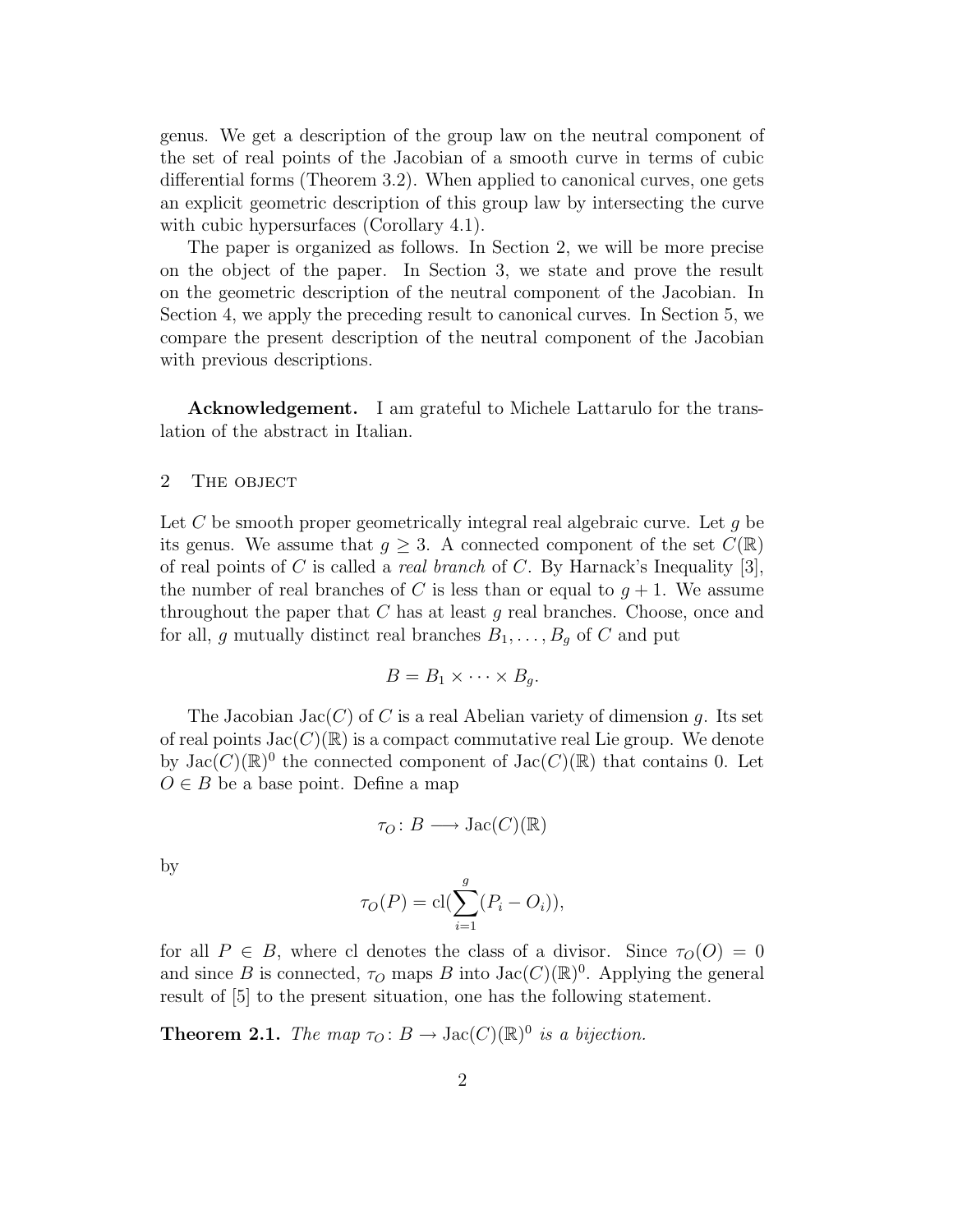In particular, one gets, by transport of structure, a group law on B. The object of this paper is to give a geometric description of this group law in terms of cubic differential forms on C.

As it will be useful in the sequel as well, let us recall the principal result [4] that lead to the statement of Theorem 2.1. For a divisor D on C and for a real branch X of C, denote by  $\deg_X(D)$  the degree of D on X.

**Theorem 2.2.** Let  $D$  be a divisor on  $C$ . Let  $d$  be its degree and let  $k$  be the number of real branches X of C for which  $\deg_X(D)$  is odd. If  $d + k > 2g - 2$ then D is nonspecial. 口

We refer to [6] for a short proof of Theorem 2.2.

For the convenience of the reader, we give a proof of Theorem 2.1 using Theorem 2.2.

*Proof of Theorem 2.1.* Suppose that  $P, Q \in B$  are such that  $\tau_O(P) = \tau_O(Q)$ . Let D be the divisor  $\sum P_i$  and let E be the divisor  $\sum Q_i$  on C. Then, D and  $E$  are linearly equivalent. Now,  $D$  is of degree  $g$  and is of odd degree on exactly g real branches of C. Since  $g + g > 2g - 2$ , the divisor D is nonspecial by Theorem 2.2. Then, by Riemann-Roch, the linear system  $|D|$ is 0-dimensional, Since D and E belong to  $|D|$ , one has  $D = E$ . It follows that  $P = Q$ . This shows that  $\tau_Q$  is injective.

In order to show that  $\tau_O$  is surjective, let  $\delta$  be an element of  $Jac(C)(\mathbb{R})^0$ . The element  $\delta + cl(\sum O_i)$  is a real point of the degree g part  $Pic_{C/\mathbb{R}}^g$  of the Picard scheme of C over R. Since  $Pic_{C/\mathbb{R}}^{g}(\mathbb{R}) = Pic^{g}(C)$  [1, Proposition 4.1.2 (i)], there is a divisor D on C such that  $cl(D) = \delta + cl(\sum O_i)$ . Since D is of degree q, we may assume that D is effective by Riemann-Roch. Since  $\delta \in \text{Jac}(C)(\mathbb{R})^0$ , the divisor D has odd degree on the real branches  $B_1, \ldots, B_g$  of C [1, §4.1]. In particular, there are points  $P_i \in B_i$ , for  $i = 1, \ldots, g$ , such that  $D \ge P_1 + \ldots + P_g$ . Since D is of degree g, this inequality is, in fact, an equality. Let  $P = (P_1, \ldots, P_g) \in B$ . Then,  $\tau_O(P) = \text{cl}(D - \sum O_i) = \delta$ . This shows surjectivity of  $\tau_O$ . □

#### 3 Cubic differential forms

A cubic differential form on C is a global section  $\omega$  of the third tensor power  $\Omega^{\otimes 3}$  of the sheaf  $\Omega$  of differential forms on C. The divisor div( $\omega$ ) of  $\omega$  is the divisor of  $\omega$  as a section of the invertible sheaf  $\Omega^{\otimes 3}$ .

The following statement says that any  $5g-6$  real points of C that are well distributed over the real branches  $B_1, \ldots, B_q$  of C, are in general position with respect to cubic differential forms.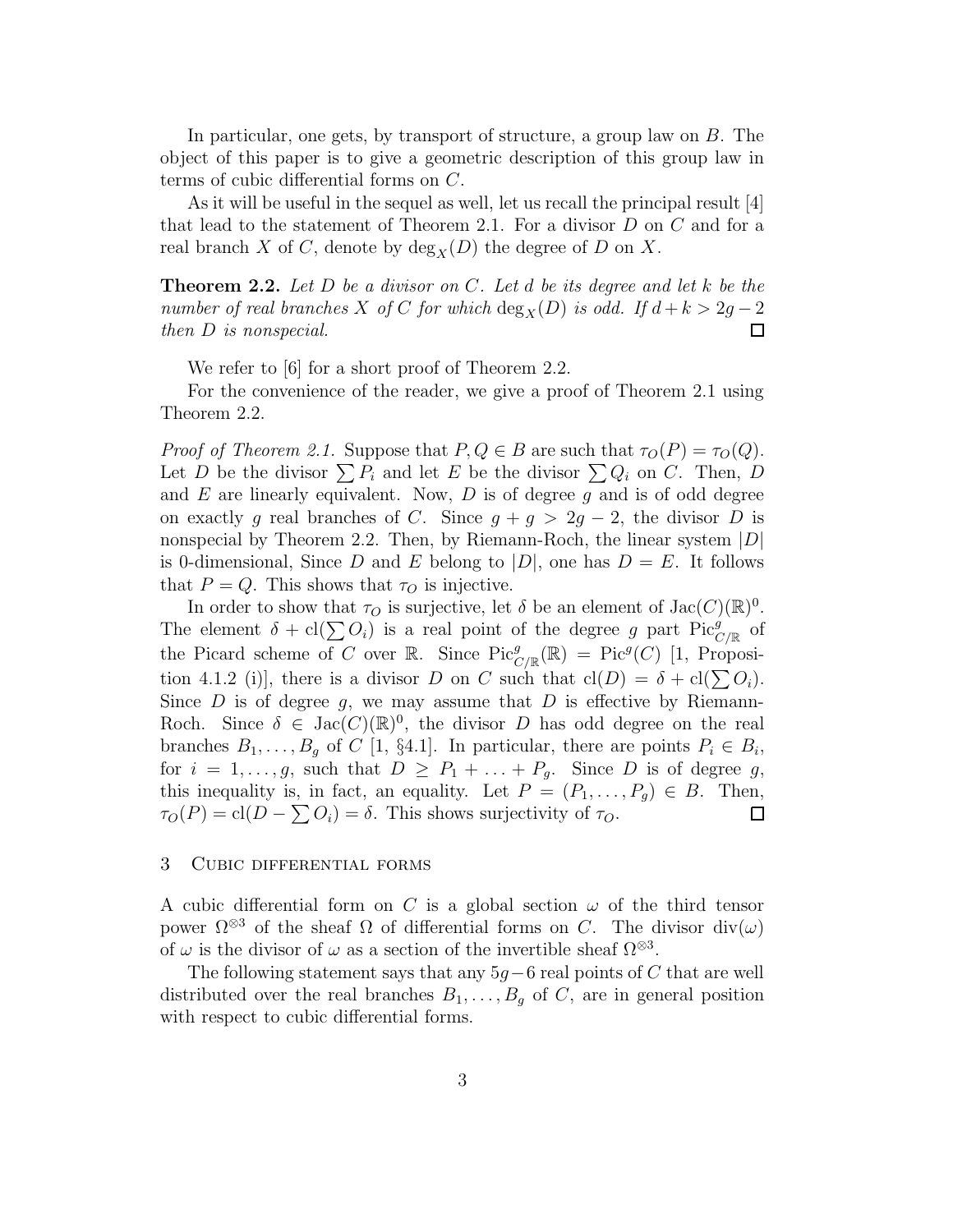**Theorem 3.1.** Choose  $5g - 6$  real points  $X_i$  on C, for  $j = g + 1, \ldots, 6g - 6$ , such that each  $X_j$  belongs to one of the real branches  $B_i$  and such that each of the  $B_i$  contains an odd number of the points  $X_j$ . Then, there is a nonzero cubic differential form  $\omega$  on C such that

$$
\operatorname{div}(\omega) \ge \sum_{j=g+1}^{6g-6} X_j.
$$

Moreover,  $\omega$  is unique up to multiplication by a nonzero scalar. Furthermore, there are unique points  $X_j \in B_j$ , for  $j = 1, \ldots, g$ , such that

$$
\operatorname{div}(\omega) = \sum_{j=1}^{6g-6} X_j.
$$

*Proof.* Let K be a canonical divisor on C. Let D be the divisor on C defined by

$$
D = 3K - \sum_{j=g+1}^{6g-6} X_j.
$$

We have to show that  $h^0(D) = 1$ . The degree of D is equal to  $3(2g - 2)$  –  $(5g - 6) = g$ . Moreover, D has odd degree on each of the real branches  $B_i$ . Indeed, the degree of K is even at each real branch of  $C$  [1, Corollary 4.2.2]. It follows, by Theorem 2.2, that D is nonspecial and, hence, that  $h^0(D) = 1$ . This shows the existence and uniqueness of  $\omega$ .

Since the degree of  $div(\omega)$  is even on each of the real branches  $B_i$  [1, Corollary 4.2.2], and since the degree of the divisor  $\sum_{j=g+1}^{6g-6} X_j$  is odd on each of the real branches  $B_i$ , there are points  $X_j \in B_j$ , for  $j = 1, \ldots, g$  such that

$$
\operatorname{div}(\omega) \ge \sum_{j=1}^{6g-6} X_j.
$$

Now, both divisors that intervene in this inequality are of degree  $6q - 6$ . Hence, the inequality is an equality. This also proves uniqueness of the points  $X_j \in B_j$ , for  $j = 1, \ldots, g$ .  $\Box$ 

Choose  $O \in B$  and choose  $2g - 6$  real points  $X_j$ , for  $j = g + 1, \ldots, 3g - 6$ , on C such that each  $X_j$  belongs to one of the real branches  $B_i$  and such that each of the  $B_i$  contains an even number of the points  $X_j$ . For example, one can choose all  $X_j$  to be equal to  $O_1$ . According to Theorem 3.1, there is a nonzero cubic differential form  $\eta$  on C such that

$$
\operatorname{div}(\eta) = \sum_{i=1}^{g} 3O_i + \sum_{j=1}^{3g-6} X_j.
$$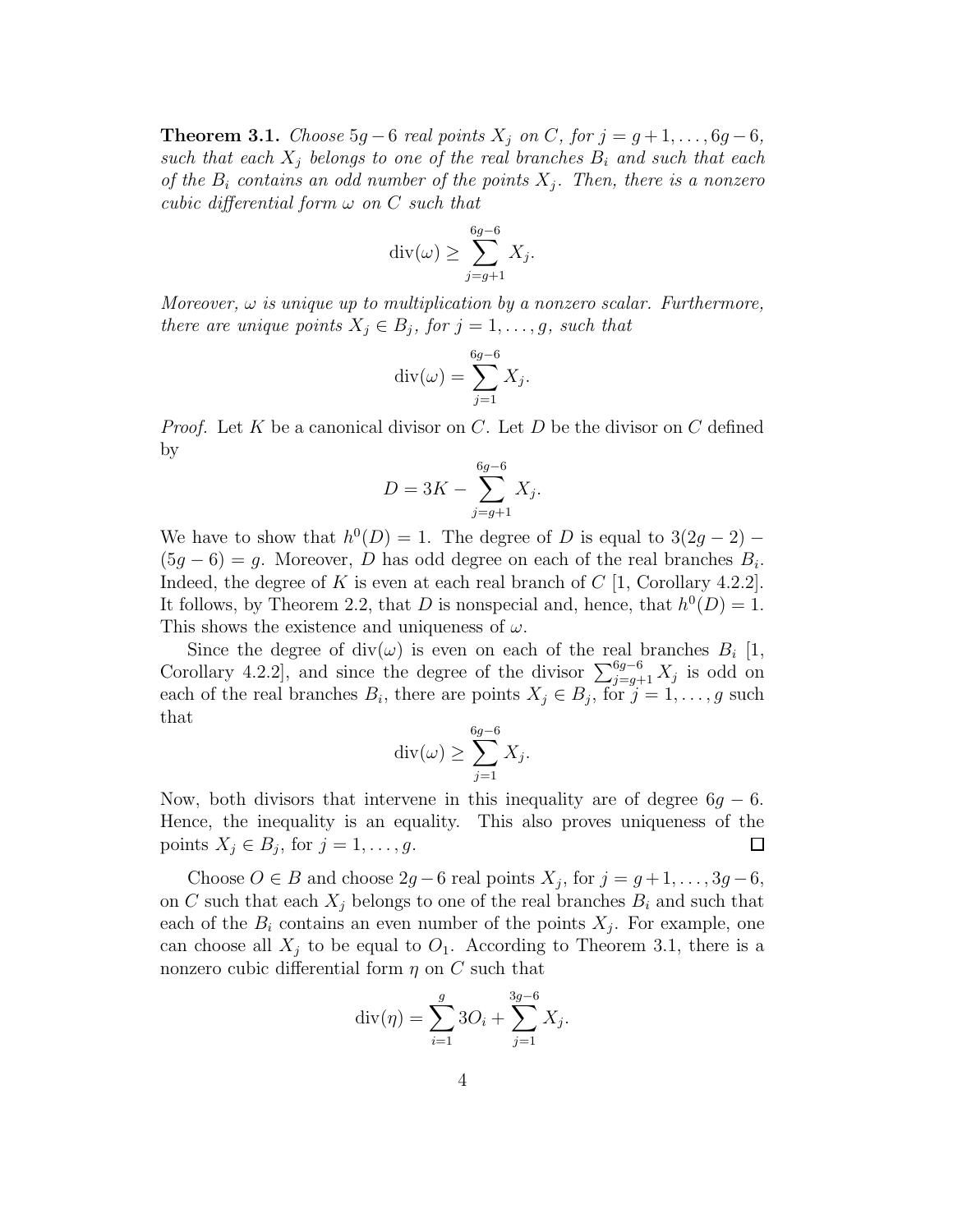for some real points  $X_1, \ldots, X_g$  in  $B_1, \ldots, B_g$ , respectively.

Now, the geometric description of the group law of  $Jac(C)(\mathbb{R})^0$  is given in the following statement. Recall from Theorem 2.1 that  $\tau<sub>O</sub>$  is a bijective map from B onto  $Jac(C)(\mathbb{R})^0$ , and is defined by sending  $P \in B$  to  $cl(\sum (P_i - O_i)).$ 

Theorem 3.2. Let  $P, Q, R \in B$ . Then,

$$
\tau_O(P) + \tau_O(Q) + \tau_O(R) = 0
$$

in  $Jac(C)(\mathbb{R})^0$  if and only if there is a cubic differential form  $\omega$  on C such that

$$
\operatorname{div}(\omega) = \sum_{i=1}^{g} (P_i + Q_i + R_i) + \sum_{j=1}^{3g-6} X_j.
$$

*Proof.* Suppose that  $\tau_O(P) + \tau_O(Q) + \tau_O(R) = 0$  in  $Jac(C)(\mathbb{R})^0$ . By Theorem 3.1, there is a nonzero cubic differential form  $\omega$  on C such that

$$
\operatorname{div}(\omega) \ge \sum_{i=1}^{g} (P_i + Q_i + R_i) + \sum_{j=g+1}^{3g-6} X_j.
$$

Moreover, there are points  $S_i \in B_i$ , for  $i = 1, \ldots, g$ , such that

$$
\operatorname{div}(\omega) = \sum_{i=1}^{g} (P_i + Q_i + R_i + S_i) + \sum_{j=g+1}^{3g-6} X_j.
$$

Then,

$$
\operatorname{div}(\omega - \eta) = \sum_{i=1}^{g} (P_i - O_i) + (Q_i - O_i) + (R_i - O_i) + (S_i - X_i).
$$

Taking divisor classes and using the hypothesis, one gets that

$$
\mathrm{cl}(\sum_{i=1}^{g}(S_i - X_i)) = 0
$$

in  $Jac(C)(\mathbb{R})^0$ , i.e.,  $\tau_X(S) = 0$ , where  $X \in B$  is the point  $(X_1, \ldots, X_g)$ . By Theorem 2.1,  $S = X$  and it follows that there is a cubic differential form  $\omega$ such that

$$
\operatorname{div}(\omega) = \sum_{i=1}^{g} (P_i + Q_i + R_i) + \sum_{j=1}^{3g-6} X_j.
$$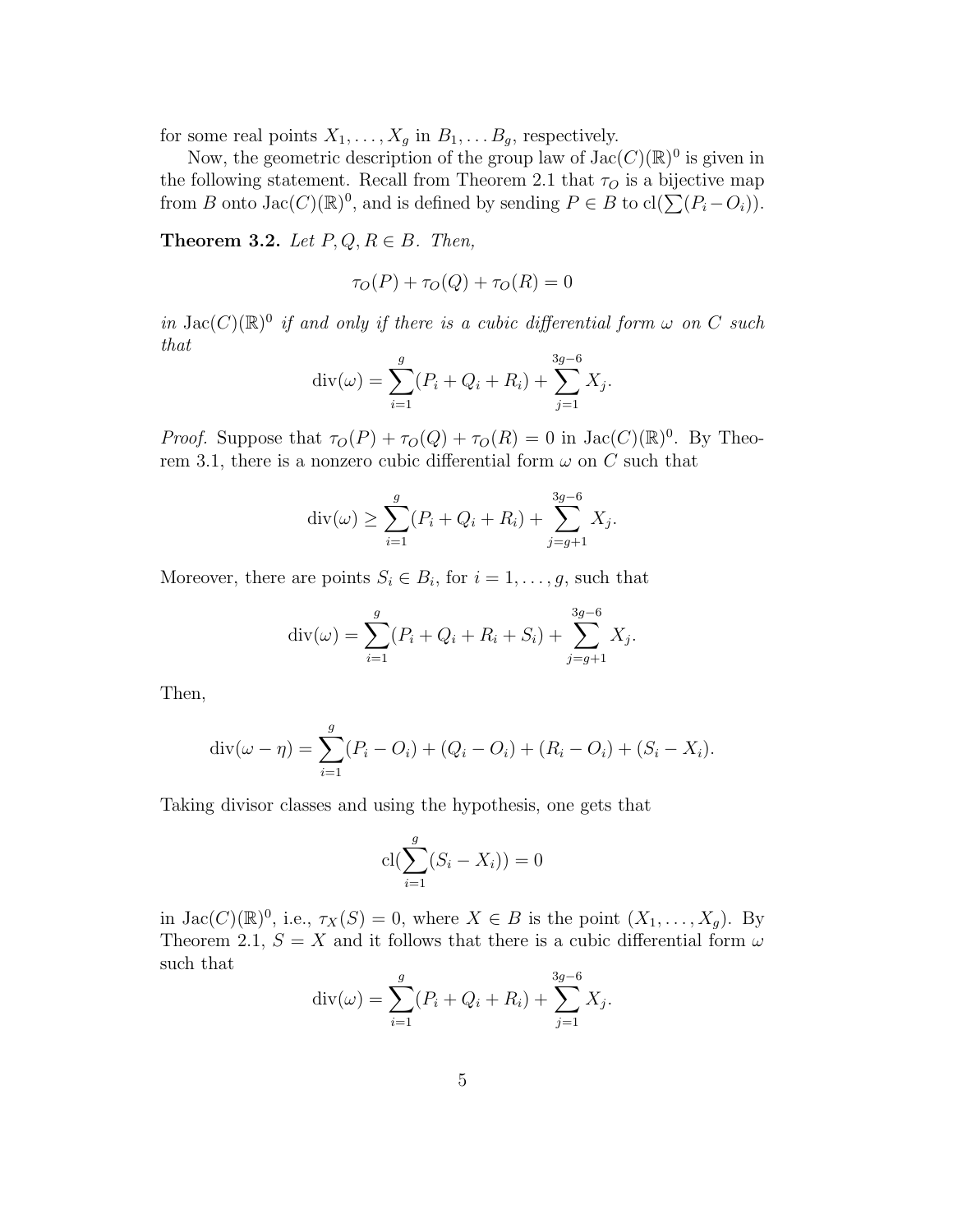In order to show the converse, suppose that there is a cubic differential form  $\omega$  satisfying the above equation. Then,

$$
\text{div}(\omega - \eta) = \sum_{i=1}^{g} (P_i - O_i) + (Q_i - O_i) + (R_i - O_i),
$$
  
i.e.,  $\tau_O(P) + \tau_O(Q) + \tau_O(R) = 0$  in Jac $(C)(\mathbb{R})^0$ .

#### 4 Canonical curves

In this section we apply Theorem 3.2 to canonical curves, i.e., we suppose that C is canonically embedded in  $\mathbb{P}^{g-1}$ . In particular, we assume here that C is not hyperelliptic. Denote by f the embedding of C into  $\mathbb{P}^{g-1}$ . By Noether's Theorem, the natural map

$$
f^{\star} \colon H^0(\mathbb{P}^{g-1}, \mathcal{O}(3)) \longrightarrow H^0(C, \Omega^{\otimes 3})
$$

is surjective.

Choose, as before,  $O \in B$  and  $2g-6$  real points  $X_j$ , for  $j = g+1, \ldots, 3g-$ 6, on C such that each  $X_j$  belongs to one of the real branches  $B_i$  and such that each of the  $B_i$  contains an even number of the points  $X_j$ . According to Theorem 3.1 and using Noether's Theorem, there is a real cubic hypersurface G in  $\mathbb{P}^{g-1}$  not containing C such that

$$
G \cdot C = \sum_{i=1}^{g} 3O_i + \sum_{j=1}^{3g-6} X_j.
$$

for some real points  $X_1, \ldots, X_g$  in  $B_1, \ldots, B_g$ , respectively. Using Noether's Theorem again, Theorem 3.2 has as a consequence the following geometric description of the group law on  $Jac(C)(\mathbb{R})^0$ .

Corollary 4.1. Let  $P, Q, R \in B$ . Then,

$$
\tau_O(P) + \tau_O(Q) + \tau_O(R) = 0
$$

in  $Jac(C)(\mathbb{R})^0$  if and only if there is a real cubic hypersurface H in  $\mathbb{P}^{g-1}$  not containing C such that

$$
H \cdot C = \sum_{i=1}^{g} (P_i + Q_i + R_i) + \sum_{j=1}^{3g-6} X_j.
$$
 (1)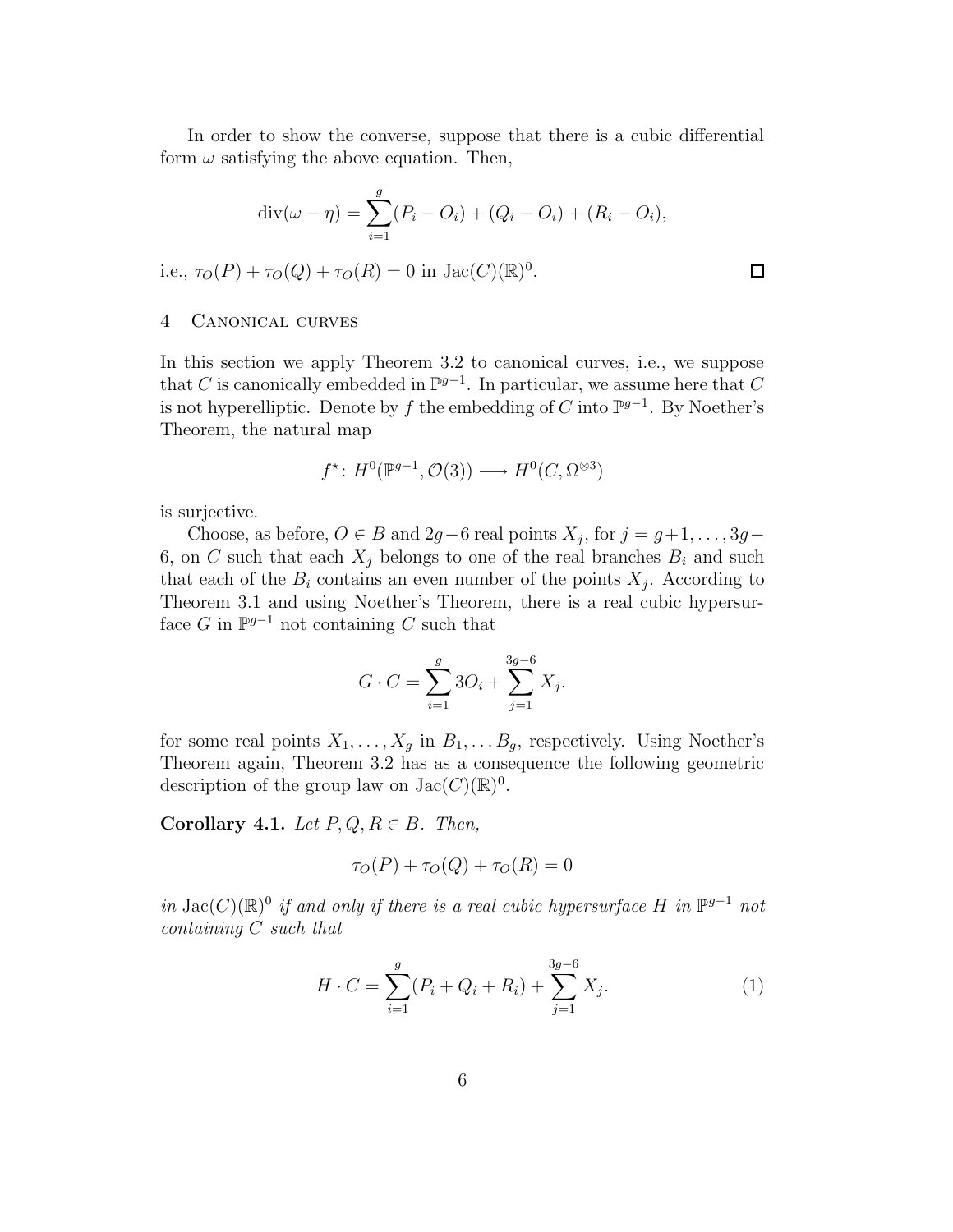Remark 4.2. If  $g = 3$  then C is canonically embedded in  $\mathbb{P}^2$  as a quartic. In particular, no cubic curve in  $\mathbb{P}^2$  can contain C. Hence, Corollary 4.1 is a true generalization of Theorem 3.2 of [6].

**Example 4.3.** If  $g = 4$  then C is canonically embedded in  $\mathbb{P}^3$  as a sextic curve. Corollary 4.1 says that  $P + Q + R = 0$  in B, for the induced group law on B, if and only if there is a cubic surface in  $\mathbb{P}^3$  not containing C such that

$$
H \cdot C = \sum_{i=1}^{4} (P_i + Q_i + R_i) + \sum_{j=1}^{6} X_j.
$$

*Remark* 4.4. If one wants to construct explicitly the group law on  $B$ , it may be useful to choose a complementary subspace  $V \subseteq H^0(\mathbb{P}^{g-1}, \mathcal{O}(3))$  of the kernel of  $f^*$ , i.e., the restriction of  $f^*$  to V is an isomorphism onto  $H^0(C, \Omega^{\otimes 3})$ . Then, the statement of Corollary 4.1 can be sharpened as follows. For  $P, Q, R \in B$ , one has  $P + Q + R = 0$  in B if and only if there is a cubic hypersurface H in the linear system  $|V|$  such that the Equation (1) holds. Moreover,  $H$  is unique.

As a consequence, one can explicitly construct the group law on B. For  $P \in B$ , let  $H \in |V|$  be the unique cubic hypersurface such that

$$
H \cdot C \ge \sum_{i=1}^{g} (O_i + P_i) + \sum_{j=1}^{3g-6} X_j.
$$

There are unique points  $Q_i \in B_i$ , for  $i = 1, \ldots, g$  such that

$$
H \cdot C = \sum_{i=1}^{g} (O_i + P_i + Q_i) + \sum_{j=1}^{3g-6} X_j.
$$

Then,  $-P = Q$  in B. For  $P, Q \in B$ , there are, similarly, a unique cubic hypersurface  $H \in |V|$  and an element  $R \in B$  such that

$$
H \cdot C = \sum_{i=1}^{g} (P_i + Q_i + R_i) + \sum_{j=1}^{3g-6} X_j.
$$

Then,  $P + Q = -R$  in B.

It seems quite a miracle to me that the additive law  $+$  on B defined as above gives rise to the structure of a commutative group on B.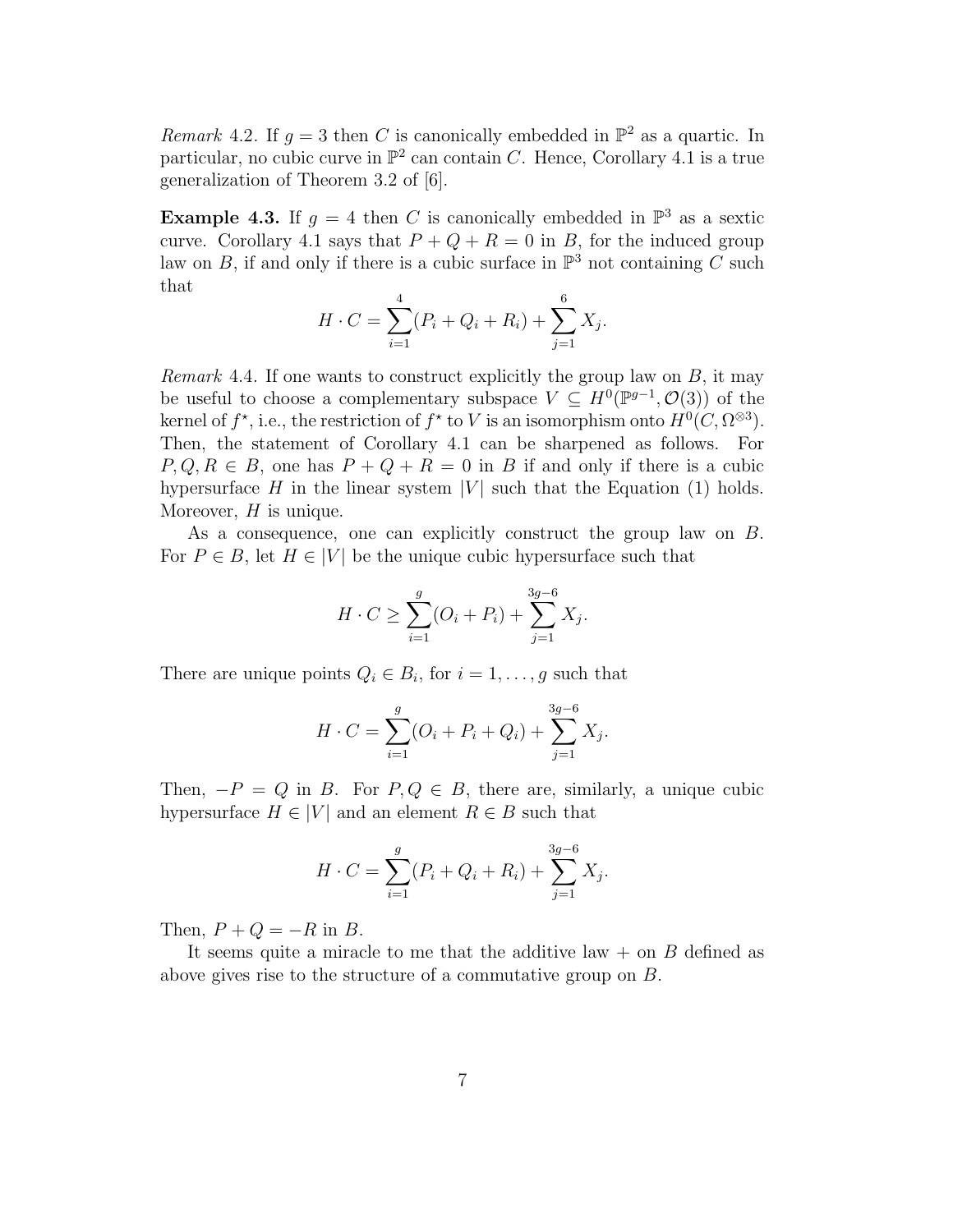#### 5 Comparison with other descriptions

The current description of the neutral component of the Jacobian should be seen as lying between the one of [2] and the one of [5]. Let us compare the present description with the ones in [5, 2].

In [5], a real algebraic curve is embedded into  $\mathbb{P}^{2g}$ , where g is the genus of the curve. The group law of the neutral component of the Jacobian of the curve is then described by intersecting the curve with linear hypersurfaces of  $\mathbb{P}^{2g}$ . The disadvantage of this description is that it embeds the curve in a projective space of relatively high dimension. For example, it seems difficult to determine explicitly a system of generators of the ideal sheaf of the curve in  $\mathbb{P}^{2g}$ , and, therefore, it seems difficult to do explicit computations with that description of the Jacobian.

In [2], the curve is birationally embedded into the projective plane. The Jacobian is then described by intersecting the curve with plane curves of degree g. The advantage of this description, of course, is that the curve is embedded into a low-dimensional projective space. It certainly allows explicit computations on the Jacobian. However, if one is given a curve defined over a real number field, that description fails, in general, to give a description of the Mordell-Weil group of the curve.

The present description of the neutral component of the Jacobian of a canonical curve has the advantages of both descriptions above. Much is known about the ideal sheaf of a canonical curve. And, moreover, as in the case of genus 3 [6], if the curve is defined over a real number field, the present description allows to do computations in the Mordell-Weil group of the curve.

### **REFERENCES**

- [1] Ciliberto, C., Pedrini, C.: Real abelian varieties and real algebraic curves. Lectures in real geometry, F. Broglia (ed.), de Gruyter Exp. Math. 23, 1996, 167–256
- [2] Fichou, G., Huisman, J.: A geometric description of the neutral component of the Jacobian of a real plane curve having many pseudo-lines. Math. Nachr. (to appear)
- [3] Harnack, A.: Über die Vieltheiligkeit der ebenen algebraischen Curven. Math. Ann. 10 (1876), 189–198
- [5] Huisman, J.: On the neutral component of the Jacobian of a real algebraic curve having many components. Indag. Math. (N. S.) 12(1) (2001), 73–81